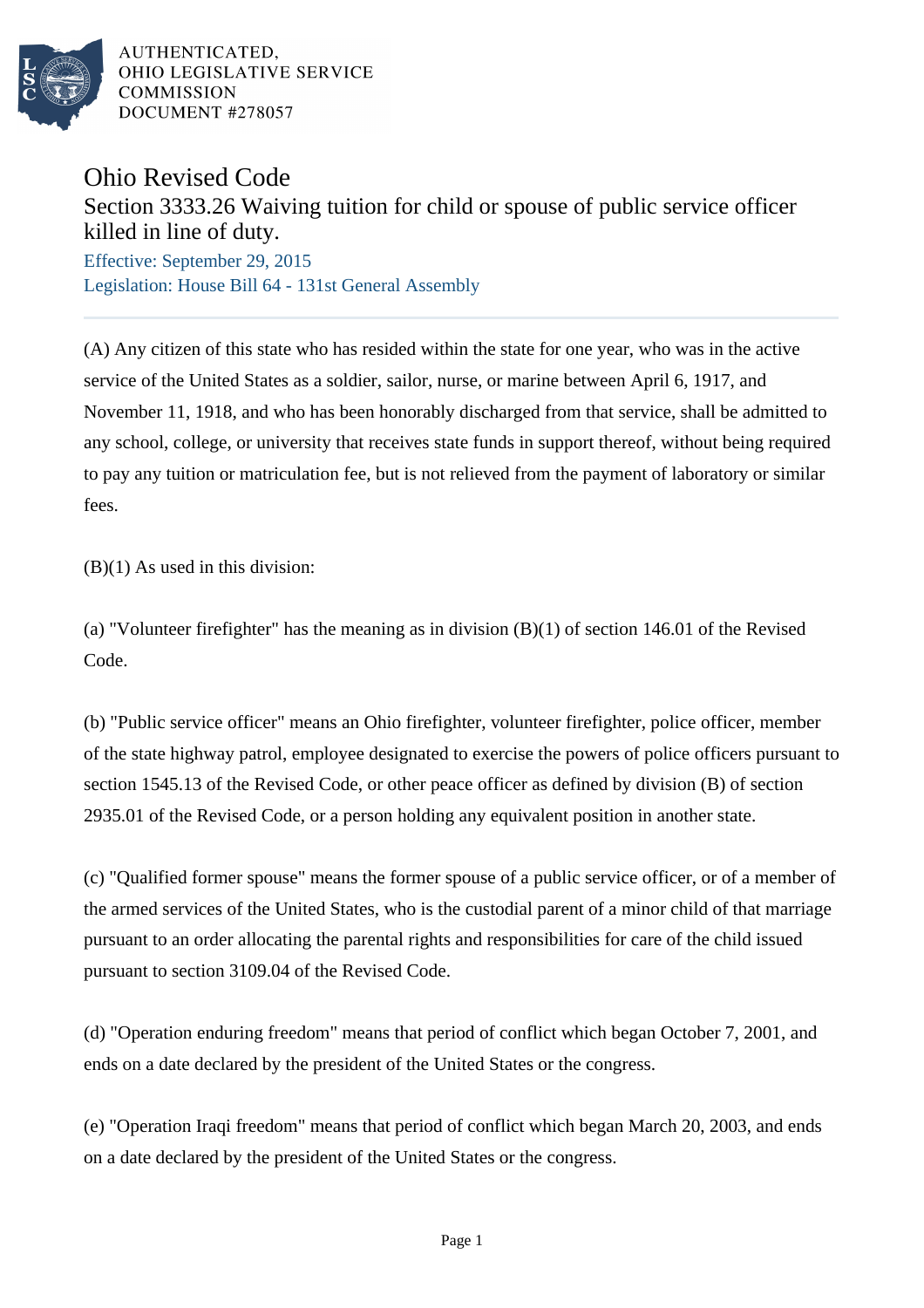

AUTHENTICATED. OHIO LEGISLATIVE SERVICE **COMMISSION** DOCUMENT #278057

(f) "Combat zone" means an area that the president of the United States by executive order designates, for purposes of 26 U.S.C. 112, as an area in which armed forces of the United States are or have engaged in combat.

(2) Any resident of this state who is under twenty-six years of age, or under thirty years of age if the resident has been honorably discharged from the armed services of the United States, who is the child of a public service officer killed in the line of duty or of a member of the armed services of the United States killed in the line of duty during operation enduring freedom or operation Iraqi freedom, and who is admitted to any state university or college as defined in division (A)(1) of section 3345.12 of the Revised Code, community college, state community college, university branch, or technical college shall not be required to pay any tuition or any student fee for up to four academic years of education, which shall be at the undergraduate level.

A child of a member of the armed services of the United States killed in the line of duty during operation enduring freedom or operation Iraqi freedom is eligible for a waiver of tuition and student fees under this division only if the student is not eligible for a war orphans scholarship authorized by Chapter 5910. of the Revised Code. In any year in which the war orphans scholarship board reduces the percentage of tuition covered by a war orphans scholarship below one hundred per cent pursuant to division (A) of section 5910.04 of the Revised Code, the waiver of tuition and student fees under this division for a child of a member of the armed services of the United States killed in the line of duty during operation enduring freedom or operation Iraqi freedom shall be reduced by the same percentage.

(3) Any resident of this state who is the spouse or qualified former spouse of a public service officer killed in the line of duty, and who is admitted to any state university or college as defined in division (A)(1) of section 3345.12 of the Revised Code, community college, state community college, university branch, or technical college, shall not be required to pay any tuition or any student fee for up to four academic years of education, which shall be at the undergraduate level.

(4) Any resident of this state who is the spouse or qualified former spouse of a member of the armed services of the United States killed in the line of duty while serving in a combat zone after May 7, 1975, and who is admitted to any state university or college as defined in division (A)(1) of section